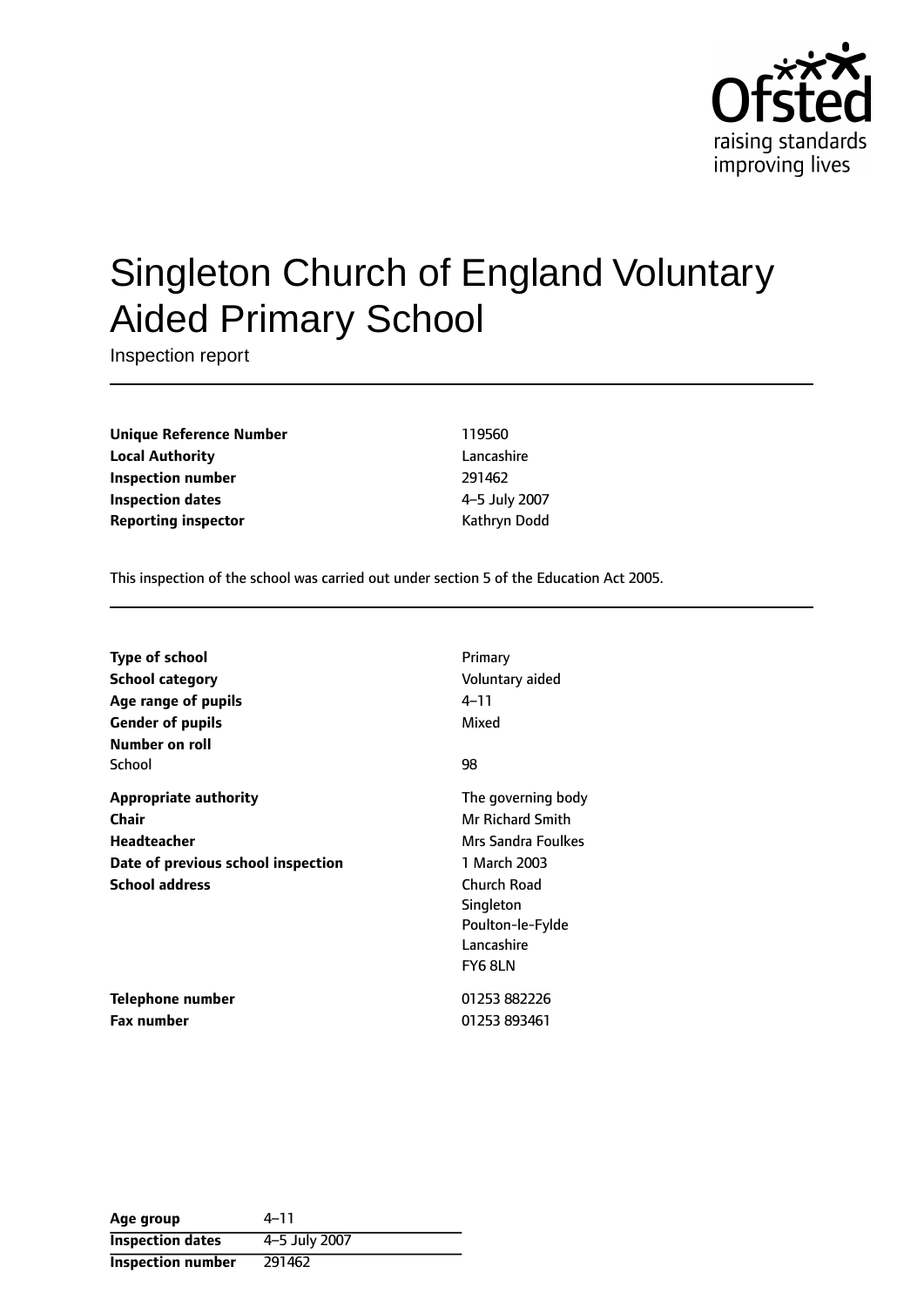© Crown copyright 2007

.

#### Website: www.ofsted.gov.uk

This document may be reproduced in whole or in part for non-commercial educational purposes, provided that the information quoted is reproduced without adaptation and the source and date of publication are stated.

Further copies of this report are obtainable from the school. Under the Education Act 2005, the school must provide a copy of this report free of charge to certain categories of people. A charge not exceeding the full cost of reproduction may be made for any other copies supplied.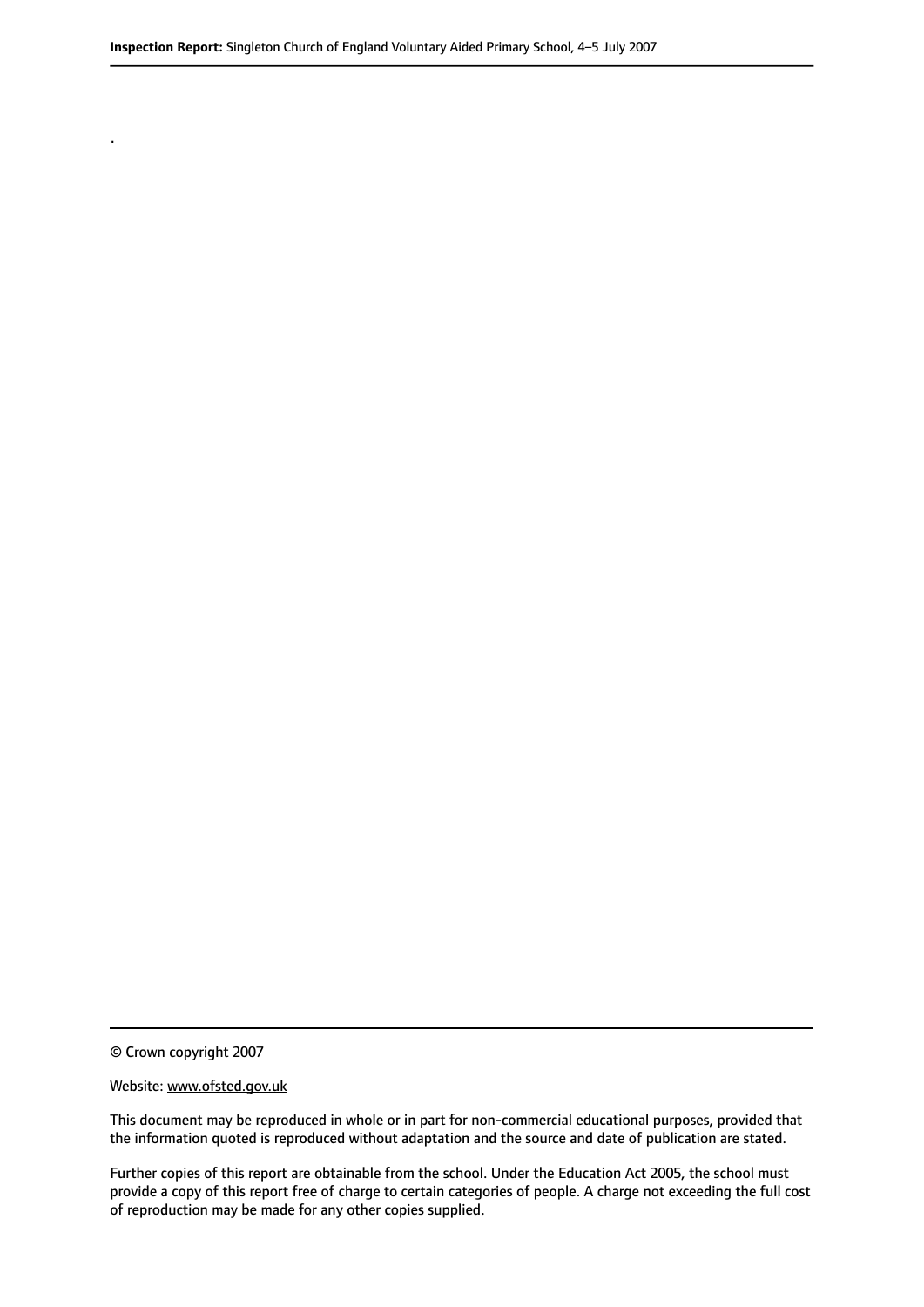# **Introduction**

The inspection was carried out by one Additional Inspector.

# **Description of the school**

Almost all pupils attending this small village school are from White British family backgrounds. The proportion of pupils who have learning difficulties and/or disabilities is average, although the proportion with a statement of special educational need is above average. Children start school with skills that are broadly typical for children of their age. A higher than average proportion of pupils joins the school partway through their primary education. Pupils are taught in mixed-age classes, except in the Foundation Stage (Reception class). The school holds a number of awards including Activemark, Investors in People and the Race Equality Charter.

# **Key for inspection grades**

| Outstanding  |
|--------------|
| Good         |
| Satisfactory |
| Inadequate   |
|              |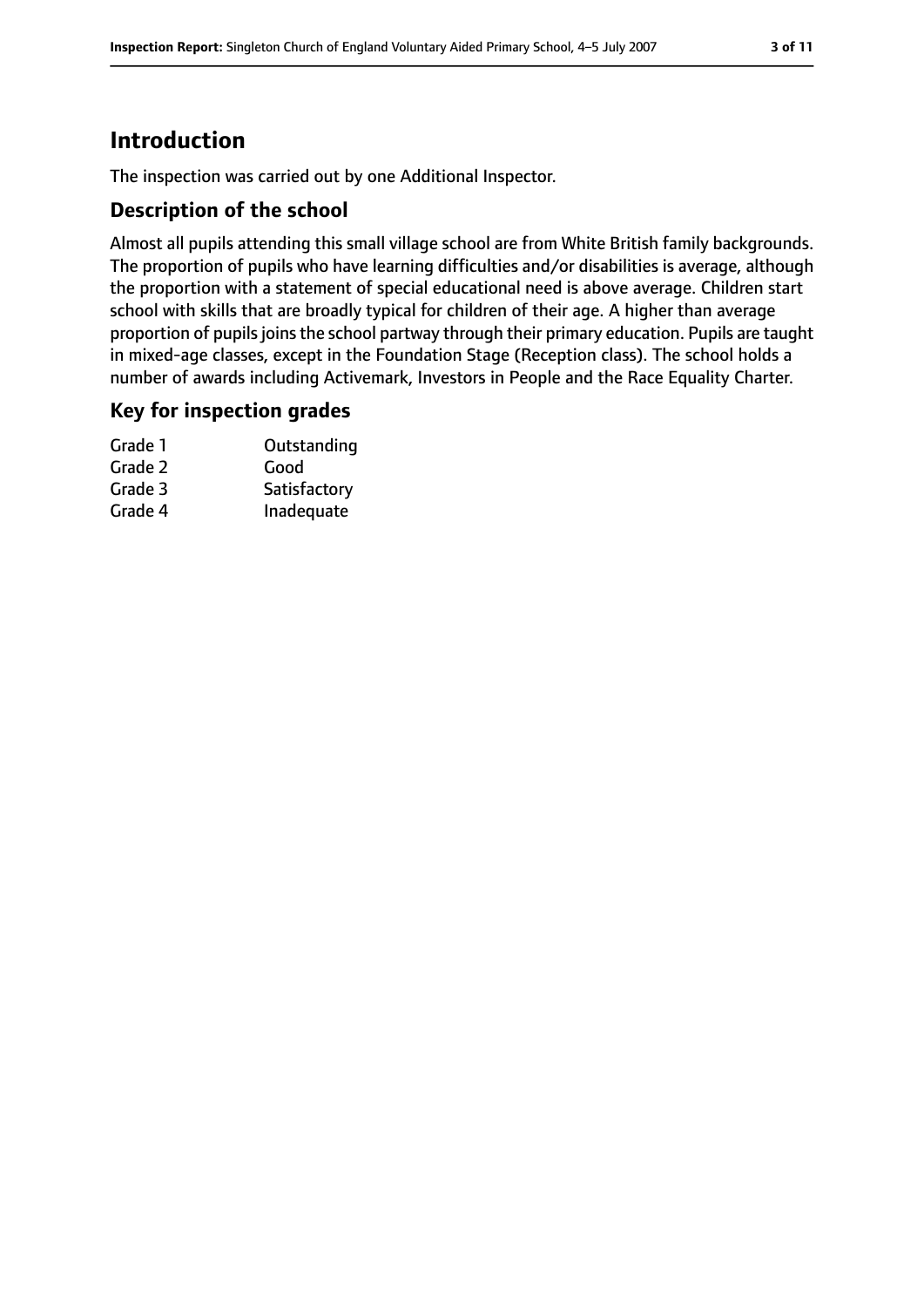# **Overall effectiveness of the school**

#### **Grade: 2**

This is a good school. It has outstanding features and provides good value for money. It is a very friendly, caring and welcoming school that is particularly highly thought of by parents, who are very proud that their children attend the school. The quality of provision and progress in the Foundation Stage are outstanding, as are pupils' personal development and well-being. Making sure that pupils enjoy learning, are safe and happy and play an active part in the school community are high on the school's agenda. As a result, pupils are well prepared for their future. The outstanding partnerships forged with parents, the local community and beyond make a significant contribution to securing additional funding. This meansthat the school can improve pupils' learning environment and provide extra resources.

Pupils, including those with learning difficulties and/or disabilities, make good progress as a result of good teaching and learning and a good curriculum. By the time they leave at the end of Year 6, standards are above average. The rate at which pupils make progress, however, varies between subjects and classes. In science, pupils make outstanding progress and reach well above average standards because of particularly high-quality teaching of pupils of all ages. In contrast, in English, pupils' progress is satisfactory and standards are average. Pupils reach higher standards in reading than they do in writing. The school has already identified that writing is a priority for improvement. Recent adaptations to the curriculum are already promoting higher achievement in writing, especially between Years 3 and 6, where pupils have good opportunities to practise their writing skills in a motivating and stimulating way in other subjects.

Pupils make greatest gains in learning between Years 3 to 6. This is because teachers question pupils very well and make immediate assessments of how much pupils are learning. As a result, they are able to provide stimulating and exciting work that challenges pupils to achieve more. Furthermore, pupils benefit from regular discussions with adults about how well they are getting on. This encourages pupils to reflect on their own progress, and teachers' guidance is further underpinned by good quality marking. These good practices are yet to be consistently applied in Years 1 and 2.

A strong sense of teamwork that promotes good achievement in a very caring and supportive environment underpins the good leadership, management and governance of the school. The headteacher is instrumental in bringing about improvement because of the high priority she places on the professional development of staff at all levels. Standards, especially in science and in information and communication technology (ICT), the enrichment of the curriculum and the quality of the learning environment are all examples of good improvement. This, along with the accurate identification of further improvements required, for example in writing, demonstrates that the school has a good capacity to improve further. Nevertheless, the rate at which pupils make progress in Years 1 and 2, as identified at the previous inspection, remains an issue to tackle. This is because leaders, managers and governors do not always keep a close enough eye on pupils' progress across the school in order to highlight where to improve the quality of teaching and learning or further refine the curriculum to bring about the overall outstanding achievement they strive for.

# **What the school should do to improve further**

• Ensure that all pupils in Years 1 and 2 are consistently challenged to enable them to reach higher standards.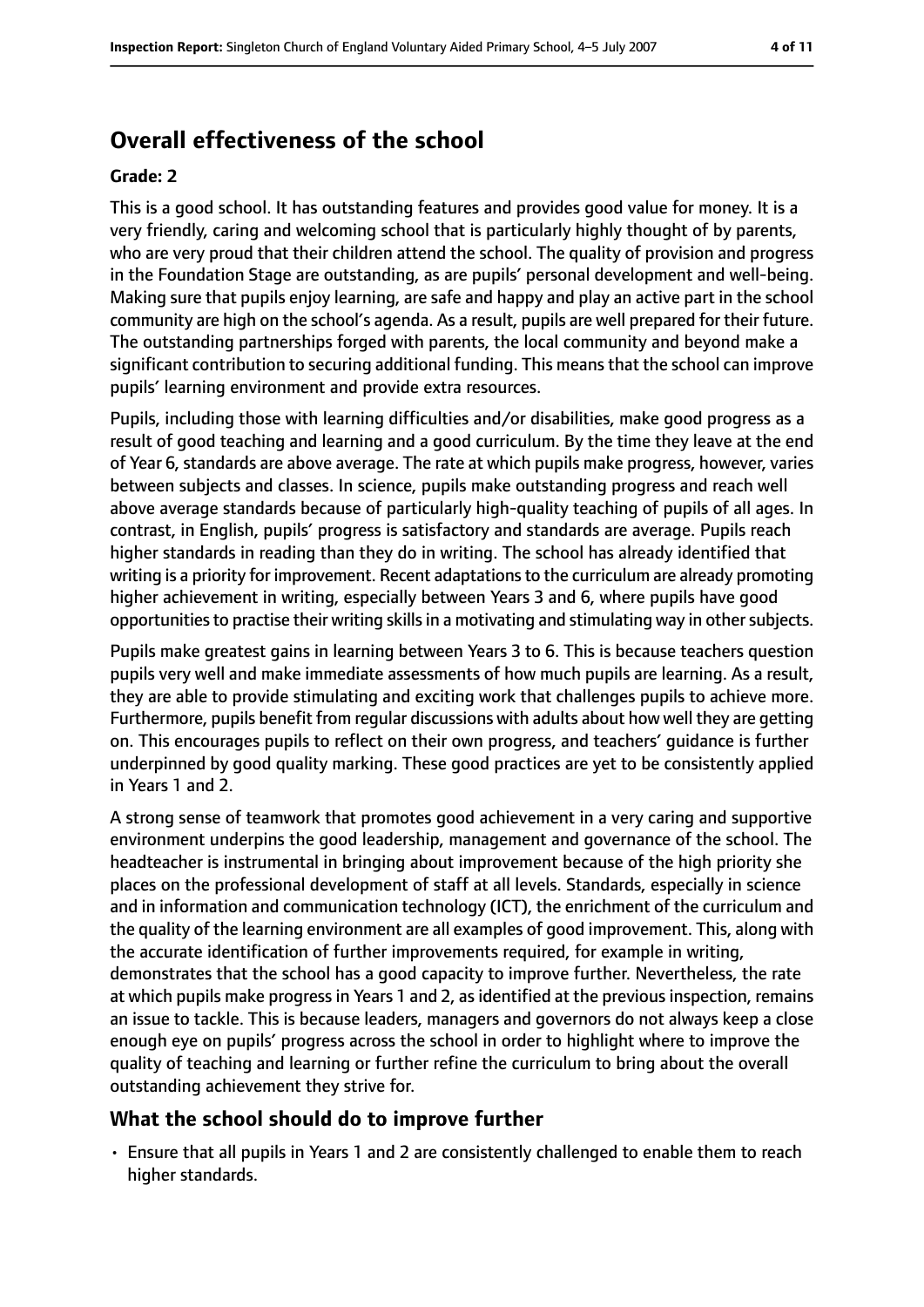• Ensure consistency in teaching, particularly in checking how well pupils progress, so that pupils in Years 1 and 2 progress as well as those in Years 3 to 6.

# **Achievement and standards**

#### **Grade: 2**

Achievement of pupils, including those with learning difficulties and/or disabilities, is good. Standards are above average. When children start in the Foundation Stage, their skills are similar to those expected for their age, although the small number of children in each year means that there can be significant differences from year to year. The strong focus on children's personal, social and emotional development, combined with a wonderful range of stimulating and exciting activities, ensures that learning gets off to a flying start. Significant improvements to provision in this class mean that the vast majority of children achieve well and make good progress. By the time they enter Year 1 a good proportion exceed the goals set nationally.

In Years 1 and 2, pupils make satisfactory progress and standards are average by the end of Year 2. This is an improvement on the below average standards reported at the time of the previous inspection. Although pupils who took tests at the end of Year 6 in 2006 reached average standards overall, this represents good progress from the below average starting points for this group of pupils. Pupils in Year 6 reach higher standards in mathematics and science than they do in English. Since 2003, standards in science have risen dramatically and are well above average. Furthermore, standards in ICT are above average. In English, although progress is satisfactory, pupils make greater gains in reading than they do in writing. The school has accurately identified a need to improve achievement in writing and has taken swift action. Initiatives to improve pupils' writing, especially for older pupils, are starting to pay dividends. There are more pupils on track to achieve a level higher than expected for their age than previously in writing in the 2007 national tests in Year 6.

# **Personal development and well-being**

#### **Grade: 1**

Personal development and well-being are outstanding. Pupils really enjoy school, as reflected in the above average attendance. Pupils are extremely polite and their behaviour is excellent. They show a great sense of pride in their school, their own achievement and that of their peers. This is because achievement is valued highly and celebrated often. As a result, pupils say that they are motivated to rise to the high expectations of them. The way that they show concern for the welfare of one another and manage their own feelings is an example of their outstanding spiritual, social, moral and cultural development. Older pupils intuitively watch out for the younger ones in order to help them to feel safe and happy in school. Children in the Foundation Stage quickly develop a keen sense of right and wrong. This, along with the outstanding curriculum provision, promotes an early love of learning. From this point, pupils grow and mature into confident young adults, well prepared for life beyond Year 6. Pupils know that their views are always taken very seriously. They delight in the many opportunities that they have to make their school a happier, safer and healthier place; for example, as school councillors or `play pals'. Pupils are very eager to taste the wonderful range of fruit and vegetables they help to grow in their school grounds, and they know that this helps them to keep healthy.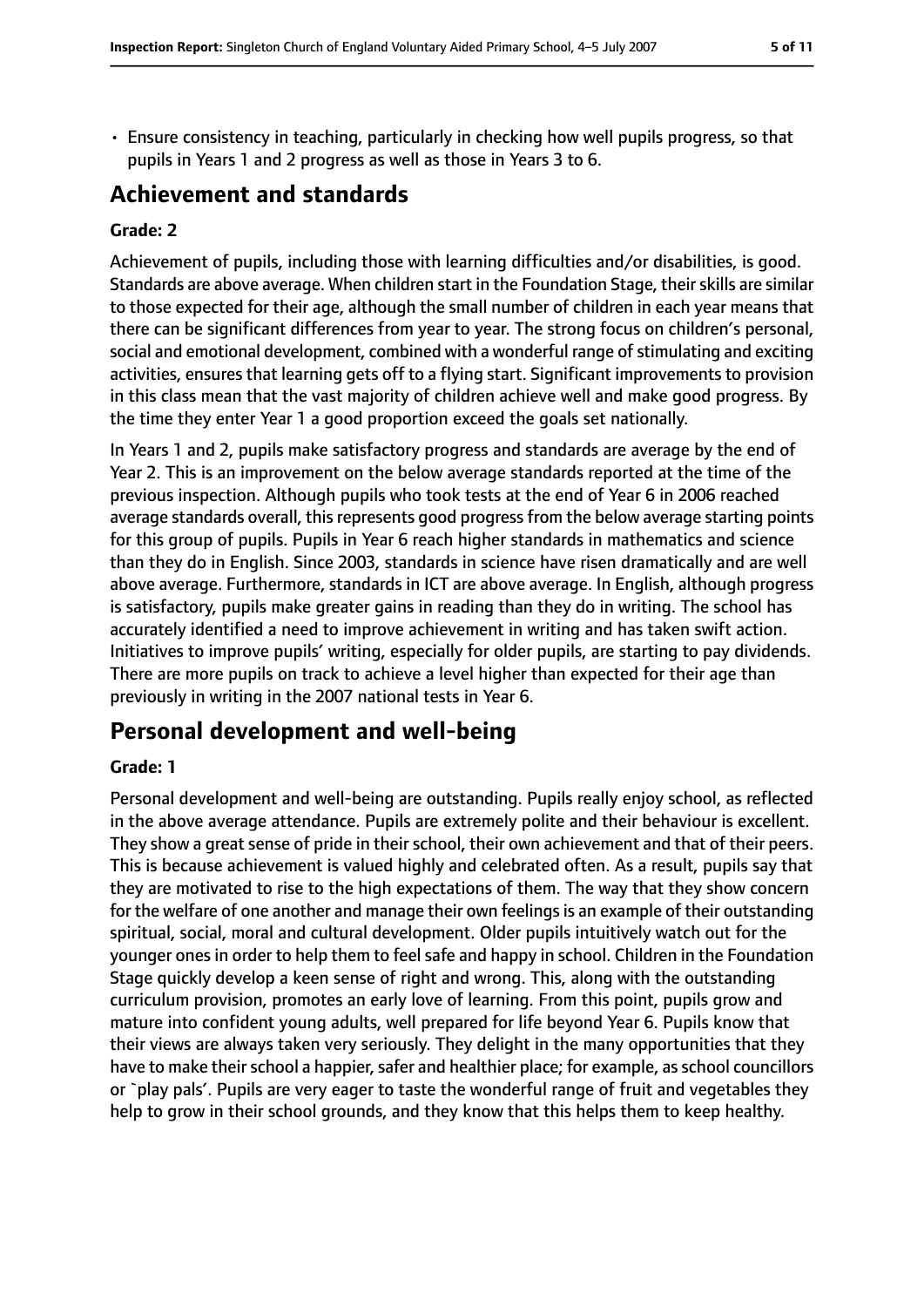# **Quality of provision**

# **Teaching and learning**

#### **Grade: 2**

Enthusiastic teaching makes a strong contribution to pupils' good achievement and improving standards. Pupils respond well to the lively and stimulating activities and rise to the high expectations of them to work hard. Although overall teaching and learning are good, there are also examples of outstanding teaching; for example, in science, where pupils of all ages show a real thirst for learning. Children in the Foundation Stage benefit from highly skilled teaching and are well supported by caring teaching assistants. In this class, adults work together closely to ensure that work is well adapted to meet children's individual learning needs. Pupils between Years 3 and 6 make good progress because teachers use careful questioning of individual pupils' knowledge. This allows them to make immediate and ongoing assessments of learning so that they can provide work that builds on what they already know and can do. Consequently, pupils say they always feel challenged to achieve more. Teachers use good quality marking that guides pupils and helps them improve their work. This level of challenge and careful questioning of what pupils have learned and understood is not always evident in Years 1 and 2 and, as a result, progress is slower.

# **Curriculum and other activities**

#### **Grade: 2**

The curriculum enables pupils to make good progress. A strong focus on providing an enriching curriculum that enlivens learning makes a significant contribution to pupils' enjoyment of school and to their outstanding personal development. Pupils' participate enthusiastically in all that is on offer. They say how much science inspires them and thoroughly enjoy the many scientific challenges provided. In Years 5 and 6, pupils benefit from a well-adapted curriculum that promotes higher achievement in writing. Through drama, for example, and carefully thought out creative links between learning in literacy and other subjects of the curriculum, pupils have plenty of opportunities to practise their skills in a motivating and stimulating way. This is already contributing to lifting standards in writing by Year 6. However, further adaptations are needed to the curriculum in Years 1 and 2, in order to ensure that pupils make equally good gains in their learning, particularly in writing. In these lessons, the use of worksheetslimits opportunities to write creatively and restricts the progress of older pupils and those capable of reaching a higher level of attainment. Despite the lack of space in the hall for physical activities, the school makes the most of its partnerships within the locality to ensure that pupils have plenty of opportunities to keep themselves fit. This is reflected in the achievement of the Activemark award.

# **Care, guidance and support**

#### **Grade: 2**

Care, guidance and support are good. Effective procedures for safeguarding pupils are in place. Staff know pupils very well and keep a close eye on their personal development. Relationships between adults and pupils are very positive and pupils are confident that they can approach staff to help them to overcome any difficulties. This strong focus on care and individual support reflects the strong Christian and family values that underpin school life. It is no surprise, therefore, that children in the Foundation Stage and those pupils who join the school partway through their primary education settle very easily into school life. Pupils with learning difficulties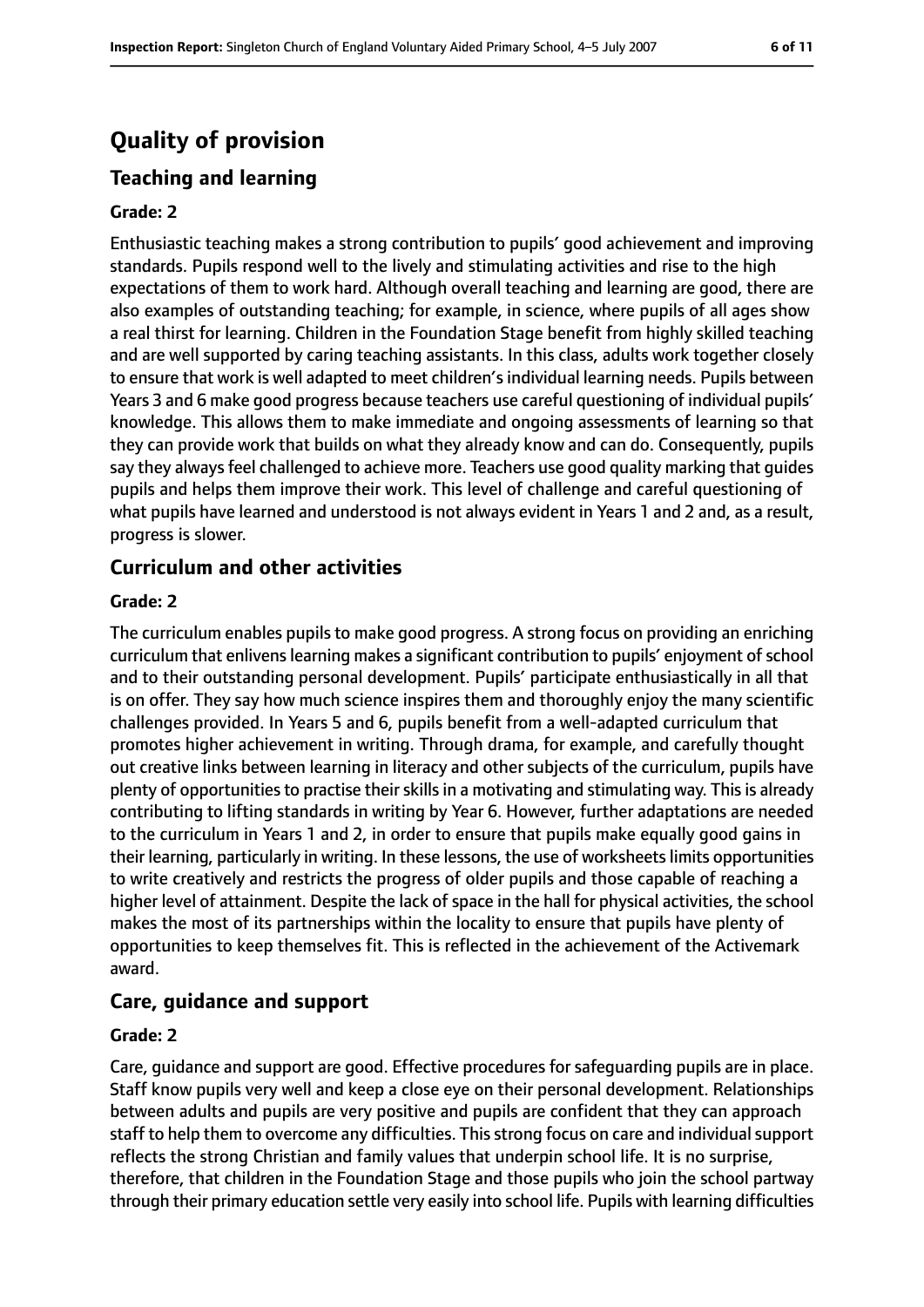and/or disabilities make good progress because of the support they receive to meet the carefully devised targets in their individual education plans. Older pupils have a good understanding of how well they are getting on and how they can improve. This is because they discuss their learning with adults and are encouraged to reflect on their own progress. These good practices, however, are not consistent across the school, especially in Years 1 and 2.

# **Leadership and management**

#### **Grade: 2**

A strong sense of unity and teamwork underpins the good leadership, management and governance of the school. The headteacher values highly the contribution of everyone. As a result, staff are keen to ensure that they pull together to make the school happy, inclusive and particularly well thought of by parents. The professional development of all staff is always high on the school's agenda. As a result, improvement since the previous inspection is good; for example, there are significantly higher standards in science and there is a better quality curriculum. The headteacher works tirelessly in partnership with others, including parents, the local community and external support agencies, to secure additional funds for the school. This is seen in the very high quality of learning resources both inside and outdoors. Through good self-evaluation, leaders, managers and the good quality governors have an accurate understanding of the school's strengths and have identified where things can be better. They know, for example, that pupils could do better in writing and have taken appropriate steps to put this right. However, the rate of progress that pupils make in Years 1 and 2, although improved since the previous inspection, is still in need of some improvement. This is because there are inconsistencies in checking how well pupils' learning is progressing.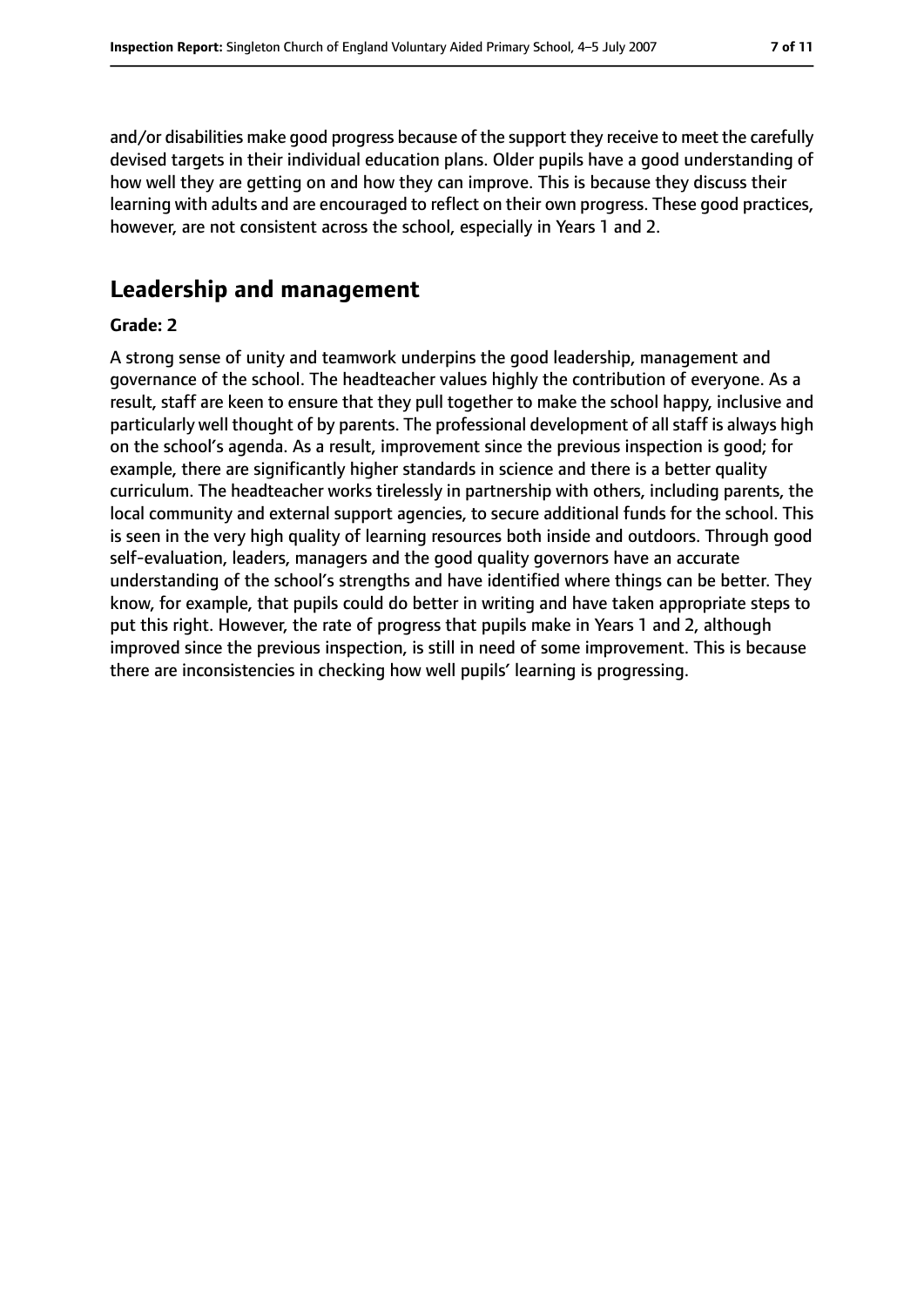**Any complaints about the inspection or the report should be made following the procedures set out in the guidance 'Complaints about school inspection', which is available from Ofsted's website: www.ofsted.gov.uk.**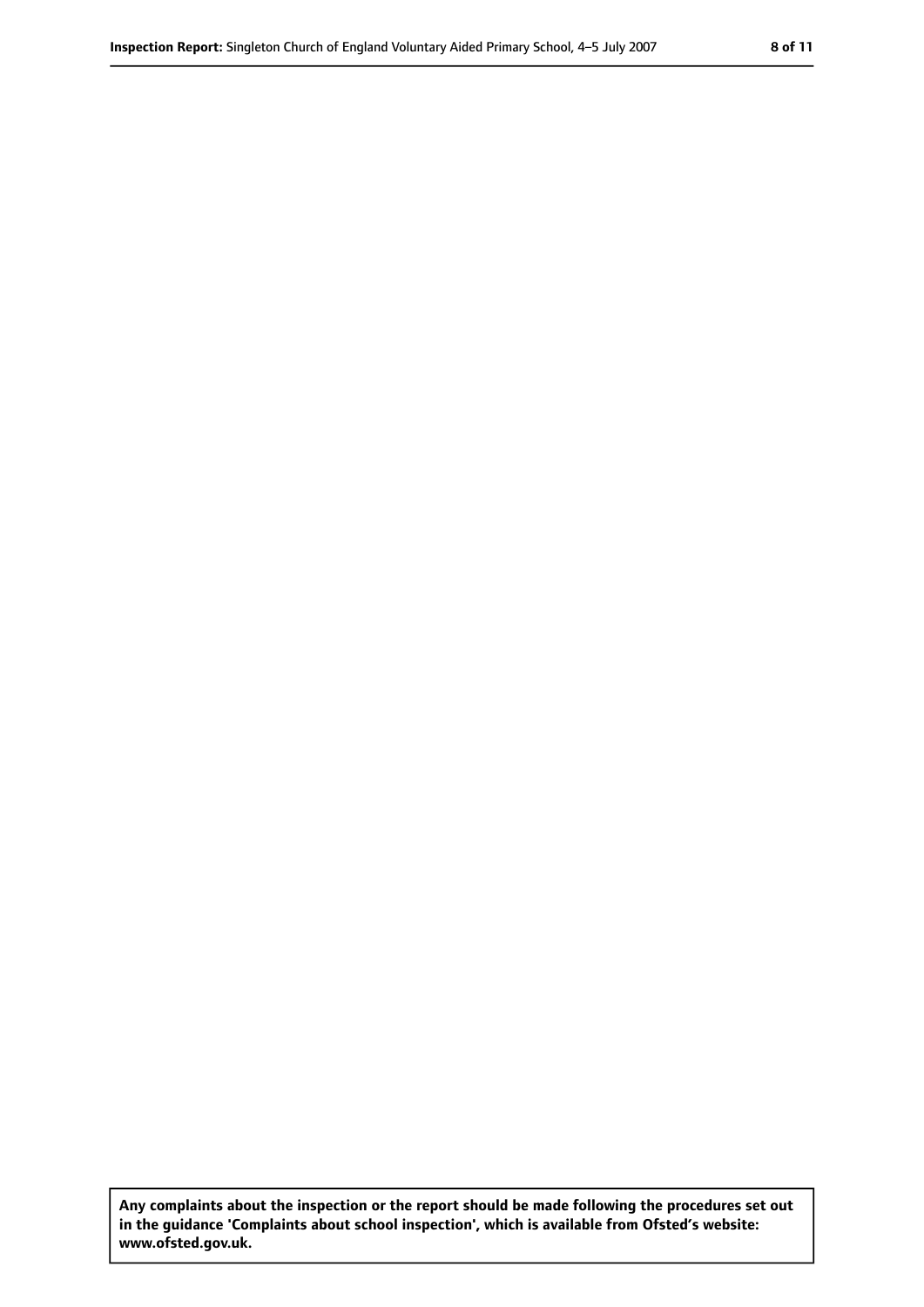# **Inspection judgements**

| $^{\circ}$ Key to judgements: grade 1 is outstanding, grade 2 good, grade 3 satisfactory, and grade 4 $^{\circ}$ | School         |
|------------------------------------------------------------------------------------------------------------------|----------------|
| inadeauate                                                                                                       | <b>Overall</b> |

# **Overall effectiveness**

| How effective, efficient and inclusive is the provision of education, integrated<br>care and any extended services in meeting the needs of learners? |     |
|------------------------------------------------------------------------------------------------------------------------------------------------------|-----|
| How well does the school work in partnership with others to promote learners'<br>well-being?                                                         |     |
| The quality and standards in the Foundation Stage                                                                                                    |     |
| The effectiveness of the school's self-evaluation                                                                                                    |     |
| The capacity to make any necessary improvements                                                                                                      |     |
| Effective steps have been taken to promote improvement since the last<br>inspection                                                                  | Yes |

# **Achievement and standards**

| How well do learners achieve?                                                                               |  |
|-------------------------------------------------------------------------------------------------------------|--|
| The standards <sup>1</sup> reached by learners                                                              |  |
| How well learners make progress, taking account of any significant variations between<br>groups of learners |  |
| How well learners with learning difficulties and disabilities make progress                                 |  |

# **Personal development and well-being**

| How good is the overall personal development and well-being of the<br>learners?                                  |  |
|------------------------------------------------------------------------------------------------------------------|--|
| The extent of learners' spiritual, moral, social and cultural development                                        |  |
| The behaviour of learners                                                                                        |  |
| The attendance of learners                                                                                       |  |
| How well learners enjoy their education                                                                          |  |
| The extent to which learners adopt safe practices                                                                |  |
| The extent to which learners adopt healthy lifestyles                                                            |  |
| The extent to which learners make a positive contribution to the community                                       |  |
| How well learners develop workplace and other skills that will contribute to<br>their future economic well-being |  |

# **The quality of provision**

| How effective are teaching and learning in meeting the full range of the<br>learners' needs?          |  |
|-------------------------------------------------------------------------------------------------------|--|
| How well do the curriculum and other activities meet the range of needs<br>and interests of learners? |  |
| How well are learners cared for, guided and supported?                                                |  |

#### **Annex A**

 $^1$  Grade 1 - Exceptionally and consistently high; Grade 2 - Generally above average with none significantly below average; Grade 3 - Broadly average to below average; Grade 4 - Exceptionally low.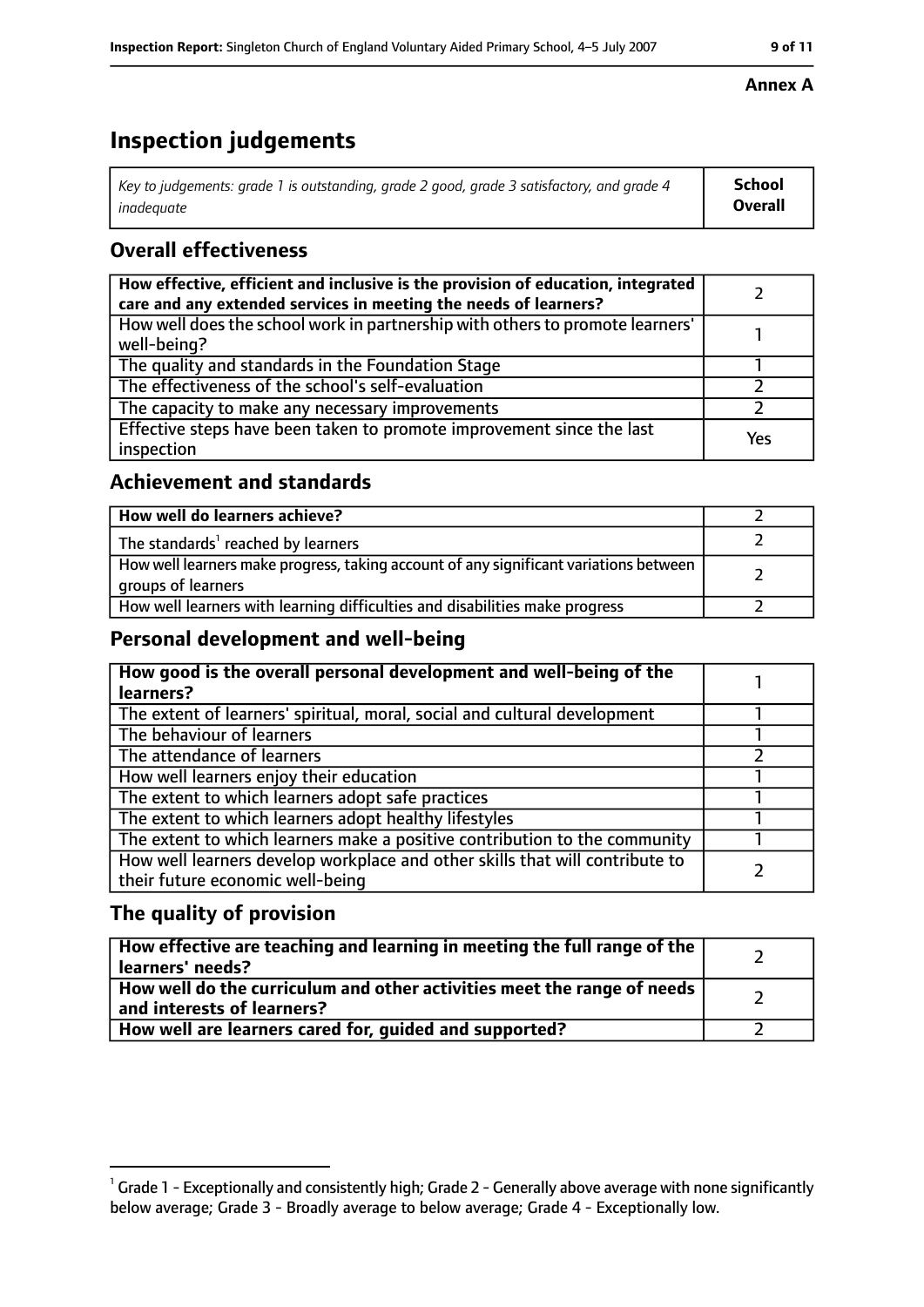# **Inspection Report:** Singleton Church of England Voluntary Aided Primary School, 45 July 2007 **10 of 11**

#### **Annex A**

# **Leadership and management**

| How effective are leadership and management in raising achievement                                                                              |     |
|-------------------------------------------------------------------------------------------------------------------------------------------------|-----|
| and supporting all learners?                                                                                                                    |     |
| How effectively leaders and managers at all levels set clear direction leading<br>to improvement and promote high quality of care and education |     |
| How effectively performance is monitored, evaluated and improved to meet<br>challenging targets                                                 |     |
| How well equality of opportunity is promoted and discrimination tackled so<br>that all learners achieve as well as they can                     |     |
| How effectively and efficiently resources, including staff, are deployed to<br>achieve value for money                                          | 7   |
| The extent to which governors and other supervisory boards discharge their<br>responsibilities                                                  | 7   |
| Do procedures for safequarding learners meet current government<br>requirements?                                                                | Yes |
| Does this school require special measures?                                                                                                      | No  |
| Does this school require a notice to improve?                                                                                                   | No  |